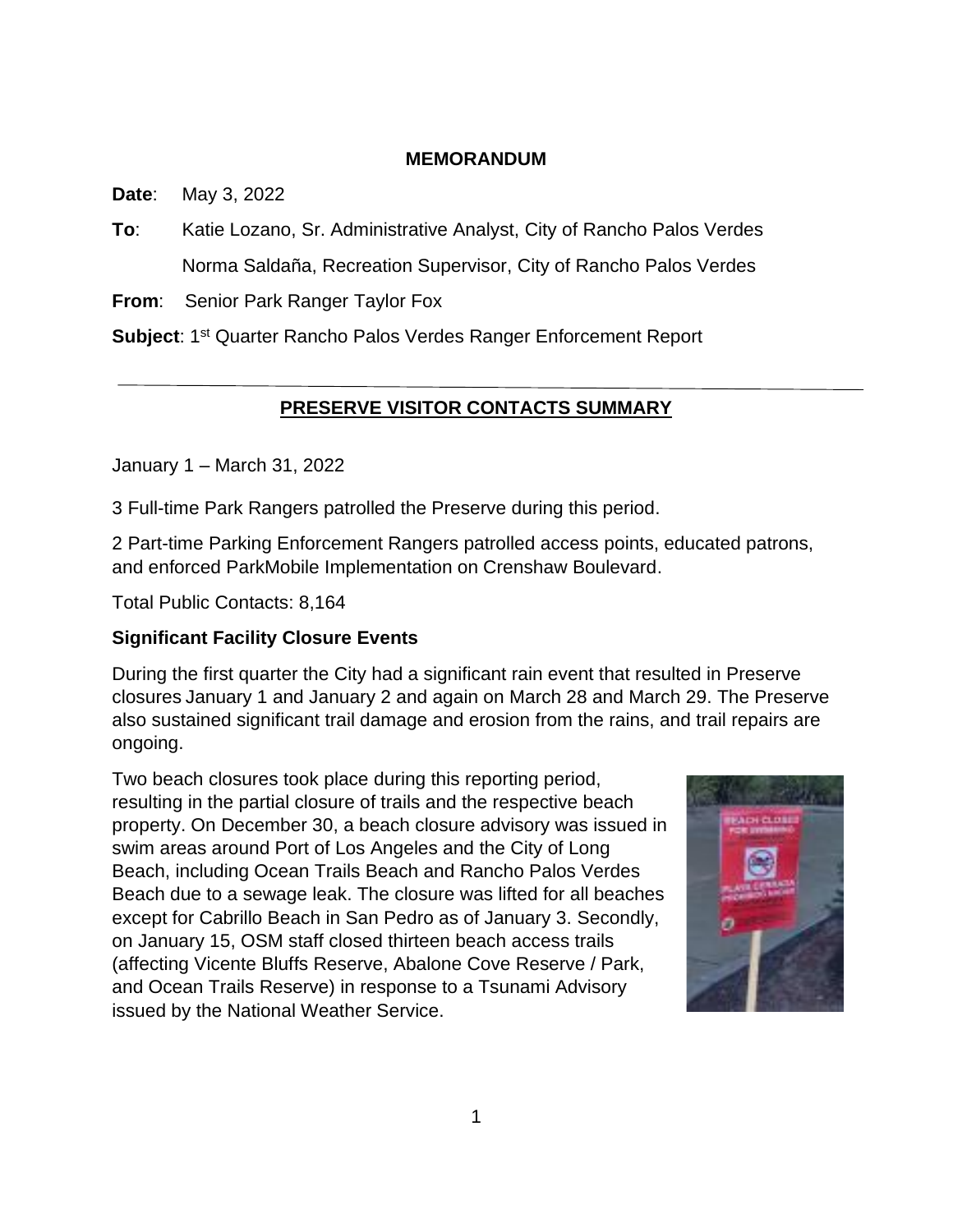## **Enhancing Public Participation**



To facilitate public participation and promote transparency in operations, the Recreation and Parks Department posts public notices at key trailheads of upcoming public meetings pertinent to Preserve operations and management. These notices also include instructions on signing up for the Preserve listserv group. The Department is excited to announce that we have added QR codes to our trailhead notices to make getting involved and staying informed

even easier. Look out for our new notices at key Preserve trailheads!

#### **Welcome Park Ranger Wolterding**

Ranger Wolterding joined the Open Space Management (OSM) team in February 2022 as a full-time Park Ranger. Ranger Wolterding will patrol the 1,400 acres of the Preserve, educate patrons about park rules and regulations, and enforce violations.

Ranger Wolterding has previous experience in law enforcement and public safety in Virginia and New York and trails maintenance with the Palos Verdes Peninsula Land Conservancy.

#### **Trainings and Coordination:**

Los Angeles County-Wide Trails Task Force Quarterly Meeting

(January 27): The City is a member of the Los Angeles County-wide Trails task force. Main topics of the meeting included discussion on how attendance appears to remain high during the pandemic, although the intense surge pandemicrelated recreational and entertainment venue closures has ended. Additional topics included how to take attendance on trails, including popular trail counters, and management of e-bikes on trails.

Girl Scout Daisy Troop 70513 (March 20): Rangers met with Rolling Hills Estates Girl Scout Daisy Troop 70531 to practice Leave No Trace Principles and learn about what Park Rangers do in the Palos Verdes Nature Preserve!

Water Rescue Training (Various Trainings in February and March): Los Angeles County Fire Department Lifeguards conducted various water



rescue trainings within Sacred Cove Beach to train current and new staff on water safety.

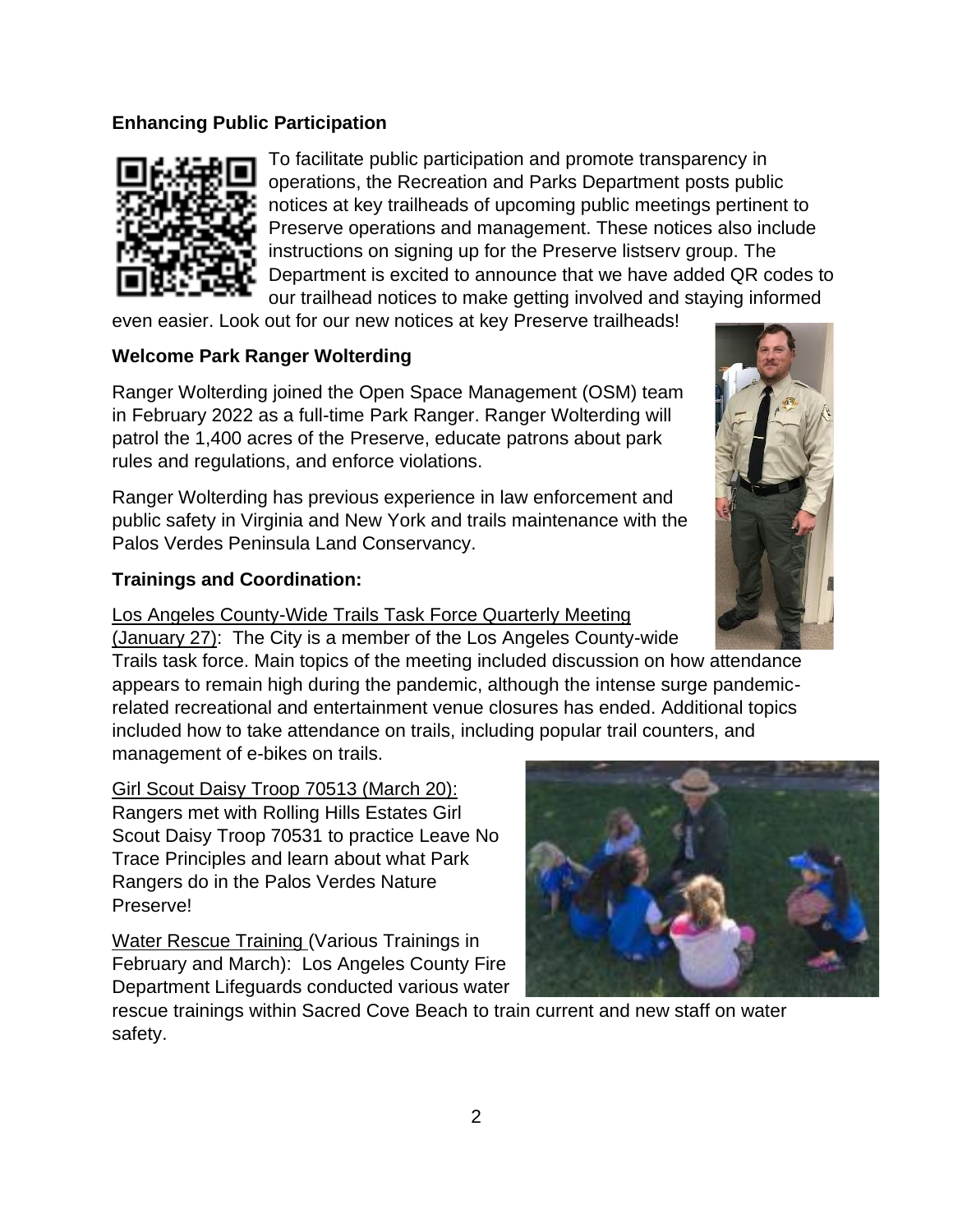#### **Project Coordination & Emergency Work:**

Open Space Management (OSM) staff help to coordinate multiple projects within the Preserve to ensure Natural Communities Conservation Plan / Habitat Conservation Plan (NCCP / HCP) compliance with PVPLC, to implement trail closures and public safety measures, and to provide public notification. Below are a list of projects OSM staff helped coordinate with PVPLC, the Public Works Department, and public utilities in the first quarter:

Jan. 25: Southern California Edison (SCE): Infrastructure Maintenance at Alta Vicente Reserve (Prickly Pear Trail)

Feb. 10: SCE: Infrastructure maintenance at Alta Vicente Reserve (Prickly Pear Trail)

March 28-July 2022: SCE and other utilities undergrounding facilities at Crenshaw Boulevard

March 21-April 29: Water tank maintenance in Portuguese Bend Reserve at Burma/Fire Station Trail



## **OVERALL VISITOR CONTACTS:**

#### **Total Contacts: 8,164**

Hikers: 6,915 Dog Walkers: 703 Cyclists: 520 Equestrians: 26 Warnings: 122

## **Calls for Assistance: 7 transports**

 Heat exhaustion & heat stress: 4 Other (i.e. underlying condition, sprained ankle): 3

## **Preserve Information and Reporting Hotline Calls: 32 calls**

Trail Status and General Information: 11 Parking Issues: 4 Dogs Off Leash / Aggressive Dogs: 4 Maintenance: 4 Use of Spur Trail / Closed Areas: 2 Lost / in Distress: 4 Injured Wildlife: 3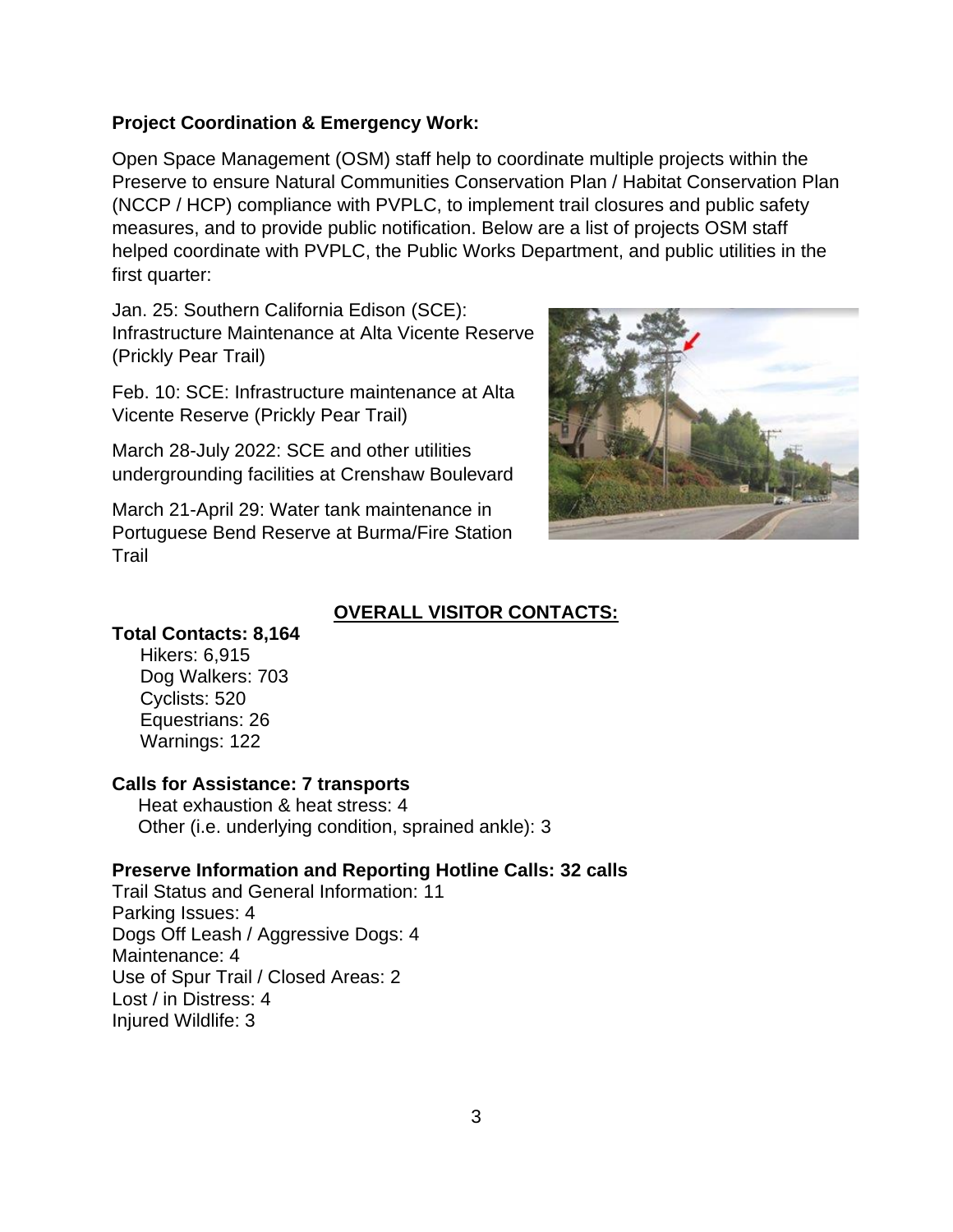## **ENFORCEMENT SUMMARY:**

#### **Parking Citations Issued: 716**

By Violation: Park by Permit – 677 Parking Lot / Preserve / Park Hours- 3 Posted Temporary No Parking / Fire Lane – 28 Handicap Zone –8 Other- 58

By Location: Crenshaw Boulevard (Portuguese Bend / Filiorum adjacent) – 519 Del Cerro Park – 166 Abalone Cove Reserve - 19 Forrestal Reserve – 11 Vicente Bluffs Reserve – 1

#### **Notice to Appear Citations Issued: 15 Total**

By Violation: Closed Area – 12 No Animals on Beach- 3

By Location: Abalone Cove Reserve – 7 Forrestal Reserve – 3 Portuguese Bend Reserve – 4 Ocean Trails Reserve – 1

#### **ACTIVITY REPORT BY RESERVE:**

The next section provides further information on projects, reports, and Ranger activity/observations organized by Reserve. Numbers do not reflect actual number of individuals in the Reserve, rather those spoken to while on foot and/or vehicle patrols. Information does not include routine maintenance.

#### **Abalone Cove Reserve:**

|               | <b>Public Contact</b> | Education | Warning | Enforcement |
|---------------|-----------------------|-----------|---------|-------------|
| <b>Hikers</b> | 300                   | 42        | 16      | b           |
| Dogs          |                       | ર         |         |             |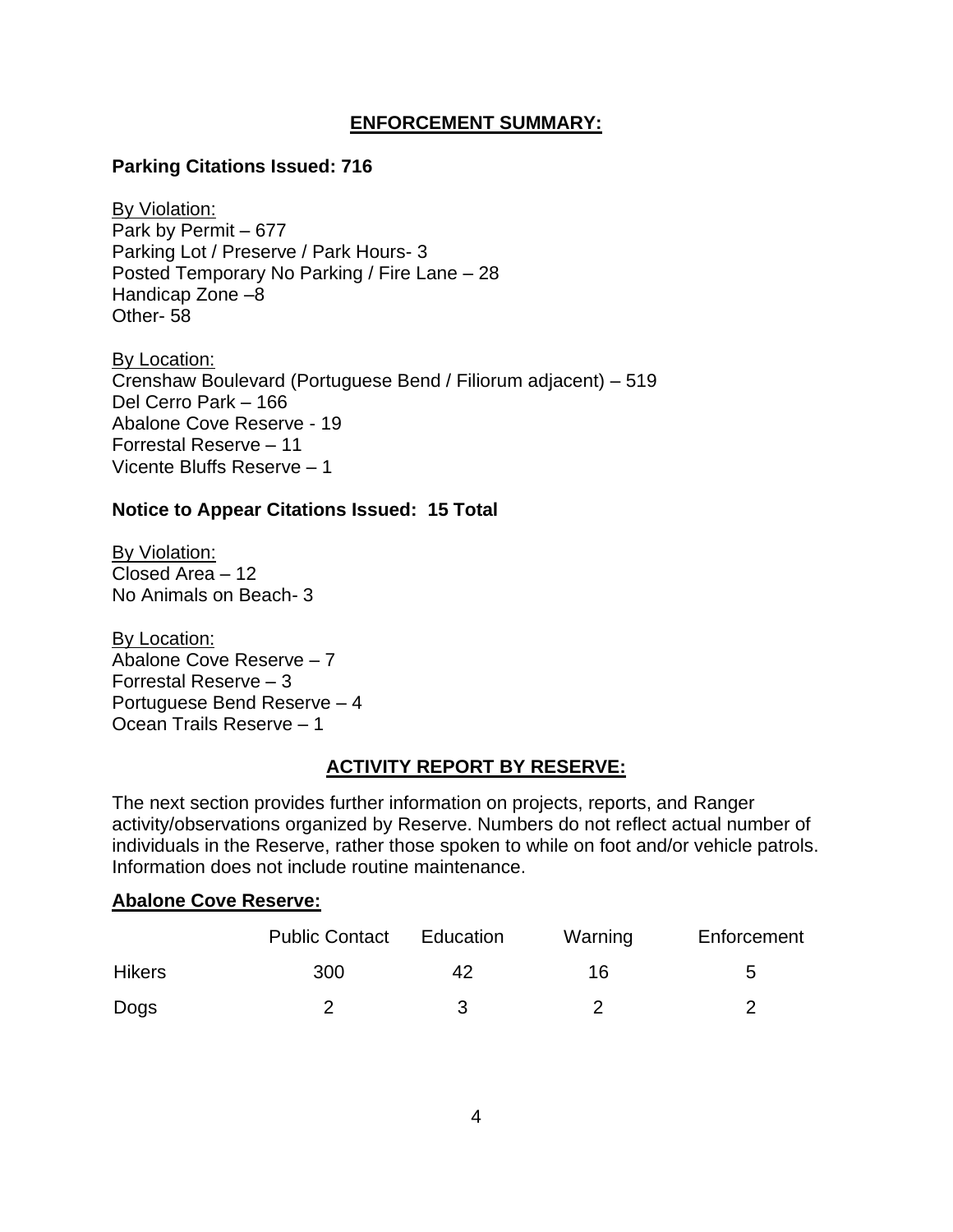On January 6, OSM Staff identified a deceased coyote on the sidewalk adjacent to Beach School Trail. The cause of death is unknown but believed to have been roadkill. Los Angeles County Animal Control was informed and retrieved the coyote on January 9.

On January 9, a broken sprinkler was reported in the habitat adjacent to Chapel View Trail. Water was shut off immediately after the report was received. The Palos Verdes Peninsula Land Conservancy was notified because the area is an active PVPLC

restoration area. There was no impact on the trails.

On January 19, OSM Staff observed four dead birds: one seagull and three cormorants at the beach. Rangers notified Los Angeles County Animal Control, and the birds were retrieved on January 23.

On January 20, a leak resulted in flooding at Abalone Cove Park. Stay Green personnel assisted in shutting off the mainline and are continuing to work on repairs.





On February 8, OSM Staff

installed tension cables to provide additional reinforcement to the "Area Closed" sign.

On March 6, approximately 15 trash cans along the coast, including at Abalone Cove Park and San Ramon Reserve, were vandalized. The inner linings of the trash cans were

removed, and the trash cans were strewn about.

OSM Staff cleaned up the garbage and returned the cans to their intended locations.

On March 11, OSM Staff contacted Los Angeles County Animal regarding an injured cormorant on Abalone Cove beach.

## Marine Protected Area (MPA) Report



In response to an increase of poaching within the City, OSM Staff initiated Tide Pool Patrols to patrol the City's two MPAs, the Abalone Cove limited take SMCA and the Point Vicente no-take SMCA. June 27, 2020, was the first date of these new patrols. This report captures the data collected from January 1, 2022 to March 31, 2022.

Results and Future Direction: During this reporting period, there was a decrease in poaching activity when compared to the last quarter. Currently, most violations that occur are people handling wildlife or removing wildlife from the tide pools for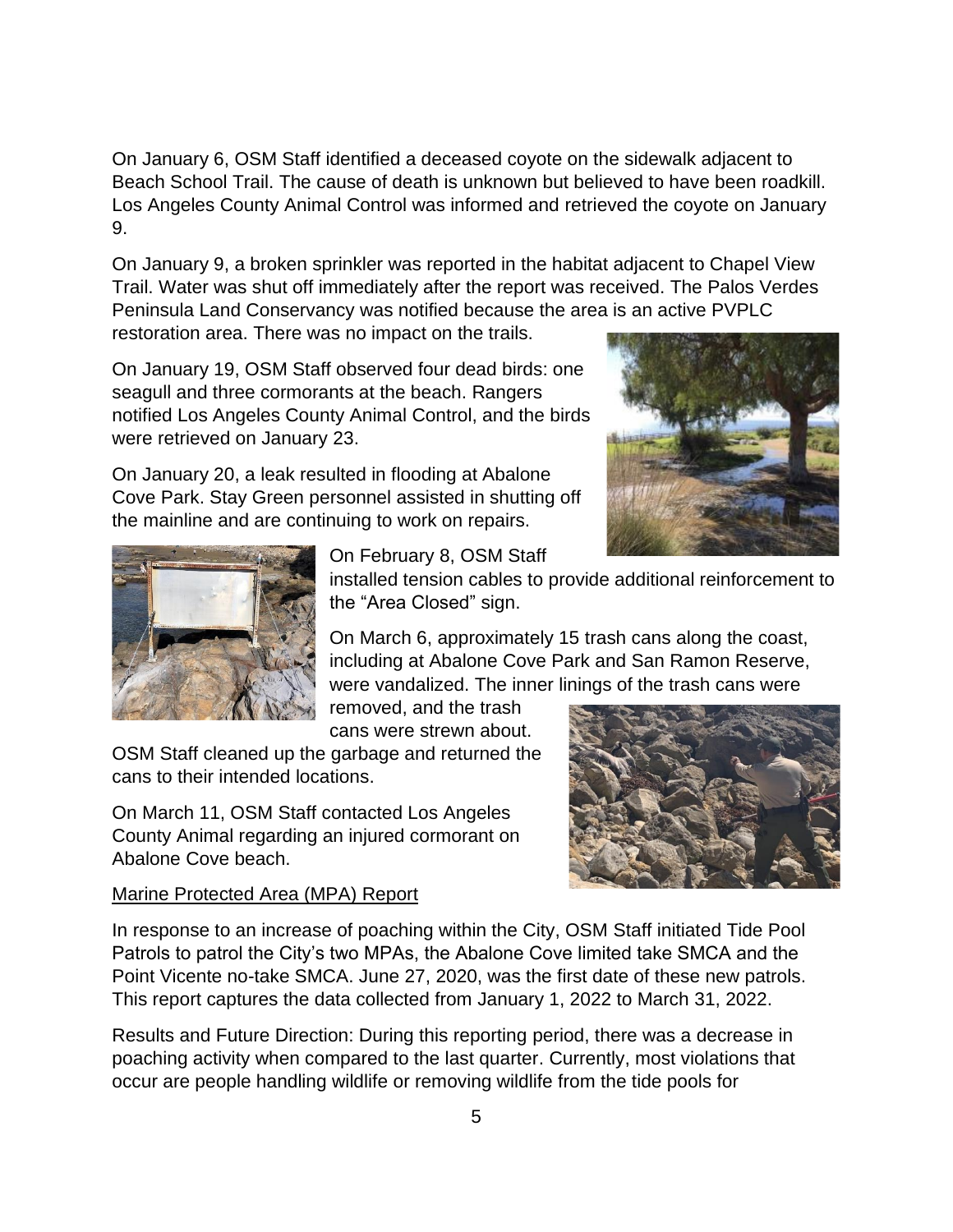observation, making up 96% of violations observed during this period. Consumptive forms of take, such as rod and reel fishing and harvesting animals to be consumed, are generally uncommon, making up 3% of violations observed. Additionally, most violations occur within low tides, which may vary from 1 to -2 feet. For example, January 29 and 30 as a result of low tide during normal operational hours, there were 68 collecting without intent to take. Overall, staff continue to see high compliance rates when contacting those engaged in MPA violations, with most people contacted simply being unaware of the MPAs or the laws surrounding them. For the future, OSM will continue to patrol our MPAs, with a focus during low tide events and in problem areas.

# **Agua Amarga Reserve**

|               | <b>Public Contact</b> | Education | Warning | Enforcement |
|---------------|-----------------------|-----------|---------|-------------|
| <b>Hikers</b> | :5                    |           |         |             |
| Dog           |                       |           |         |             |

Signage was placed to amend the "Trail Ends in 500 ft at City Boundary / No Through Access" sign located at Lunada Canyon Trail near the Palos Verdes Estates border (installed October 2021). The new sign removes the wording that there is "no through access," but users should be advised that the Lunada Canyon trail ends, and rules and regulations in Palos Verdes Estates may differ.

# **Alta Vicente Reserve**

|               | <b>Public Contact</b> | Education | Warning | Enforcement |
|---------------|-----------------------|-----------|---------|-------------|
| <b>Hikers</b> | 12                    |           |         |             |
| Dog           |                       |           |         |             |

On March 27, a vehicle collision occurred on Palos Verdes Drive South near Prickly Pear Trail. The adjacent cactus was damaged, and some vehicle debris remained overnight. The vehicle was towed later that day, and Los Angeles County Sheriff Department was notified. Additionally, the Palos Verdes Peninsula Land Conservancy was notified to assess habitat damage.

# **Filiorum Reserve**

|               | <b>Public Contact</b> | Education | Warning | Enforcement |
|---------------|-----------------------|-----------|---------|-------------|
| <b>Hikers</b> | 126                   | 30        |         |             |
| Dog           | 14                    |           |         |             |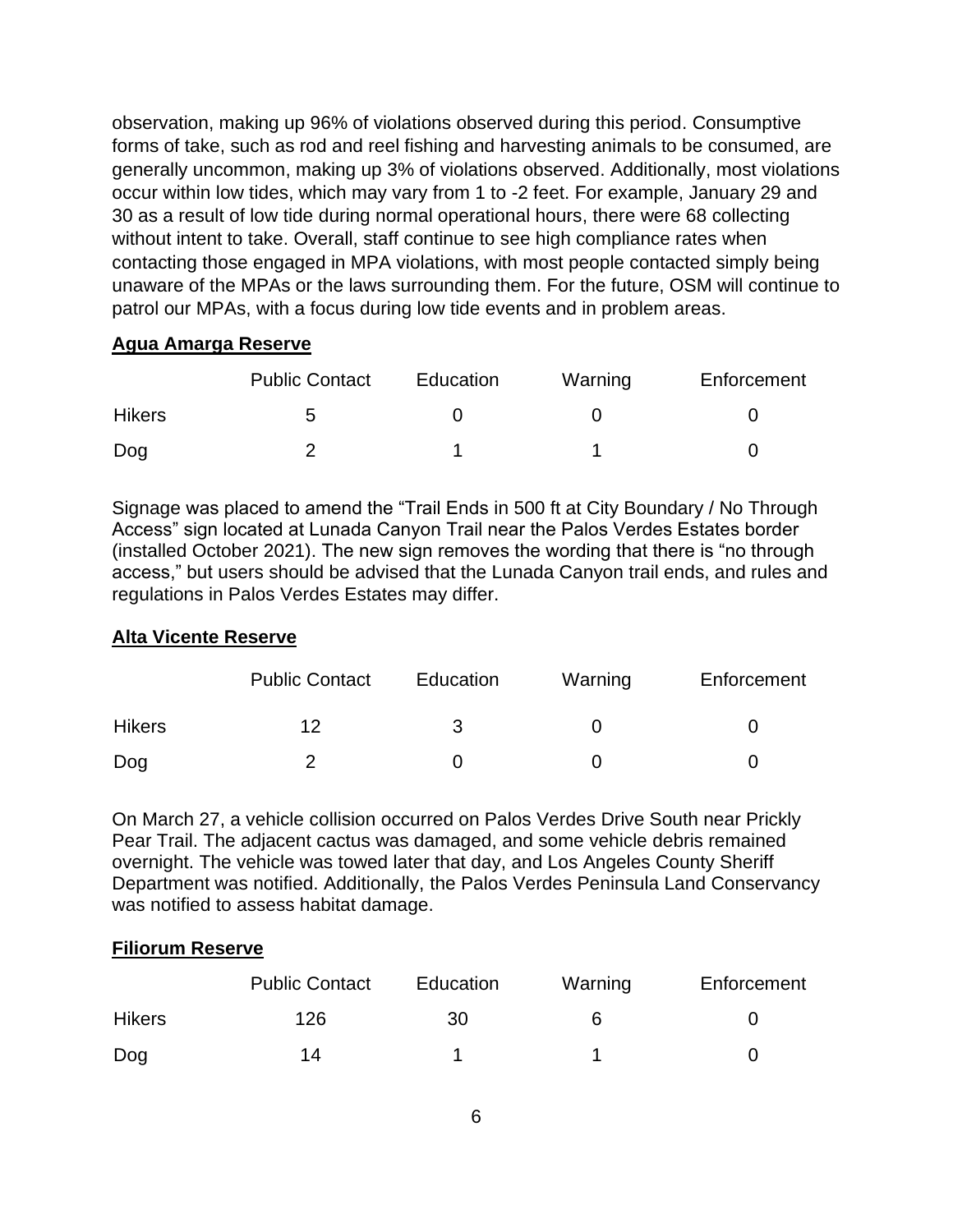| <b>Biker</b> |  |  |
|--------------|--|--|
| Equestrian   |  |  |

On March 15, the Los Angeles County Sheriff Department received a report of a female hiker who was bitten by a rattlesnake. 911 was called after she began to have difficulty breathing.

Rangers continued to see food scraps discarded on the trails and overlook areas within this Reserve. Food scraps, including orange and banana peels on the trails are considered litter, as they are not natural to the area and may attract animals. Staff will continue to patrol these areas and educate the public to ensure they adhere to Leave No Trace Principle No. 3: pick up all your waste, including granola bar wrappers, empty water bottles, and food scraps!



#### **Forrestal Reserve**

|               | <b>Public Contact</b> | Education | Warning | Enforcement       |
|---------------|-----------------------|-----------|---------|-------------------|
| <b>Hikers</b> | 371                   | 21        | 5       |                   |
| Dog           | 74                    | 3         | 4       | $\mathbf{\Omega}$ |
| <b>Biker</b>  | 61                    | 4         | 4       |                   |

On January 29, Ladera Linda Community Park Staff was notified of individuals in a closed area by Quarry Trail. The reporting party stated that individuals were collecting rocks. Rangers proceeded to the location reported and confirmed three individuals were in a closed area with small tools prospecting for quartz. The individuals were educated, cited, and escorted out of the area.



## **Ocean Trails Reserve**

|               | <b>Public Contact</b> | Education | Warning | Enforcement |
|---------------|-----------------------|-----------|---------|-------------|
| <b>Hikers</b> | 515                   | 53        | b       |             |
| Dog           | 85                    | 33        | 24      |             |
| <b>Biker</b>  |                       |           |         |             |

During this reporting period, OSM Staff continued to coordinate closures at Coastal Switchback Trail and the Bridge near Lakeview Trail.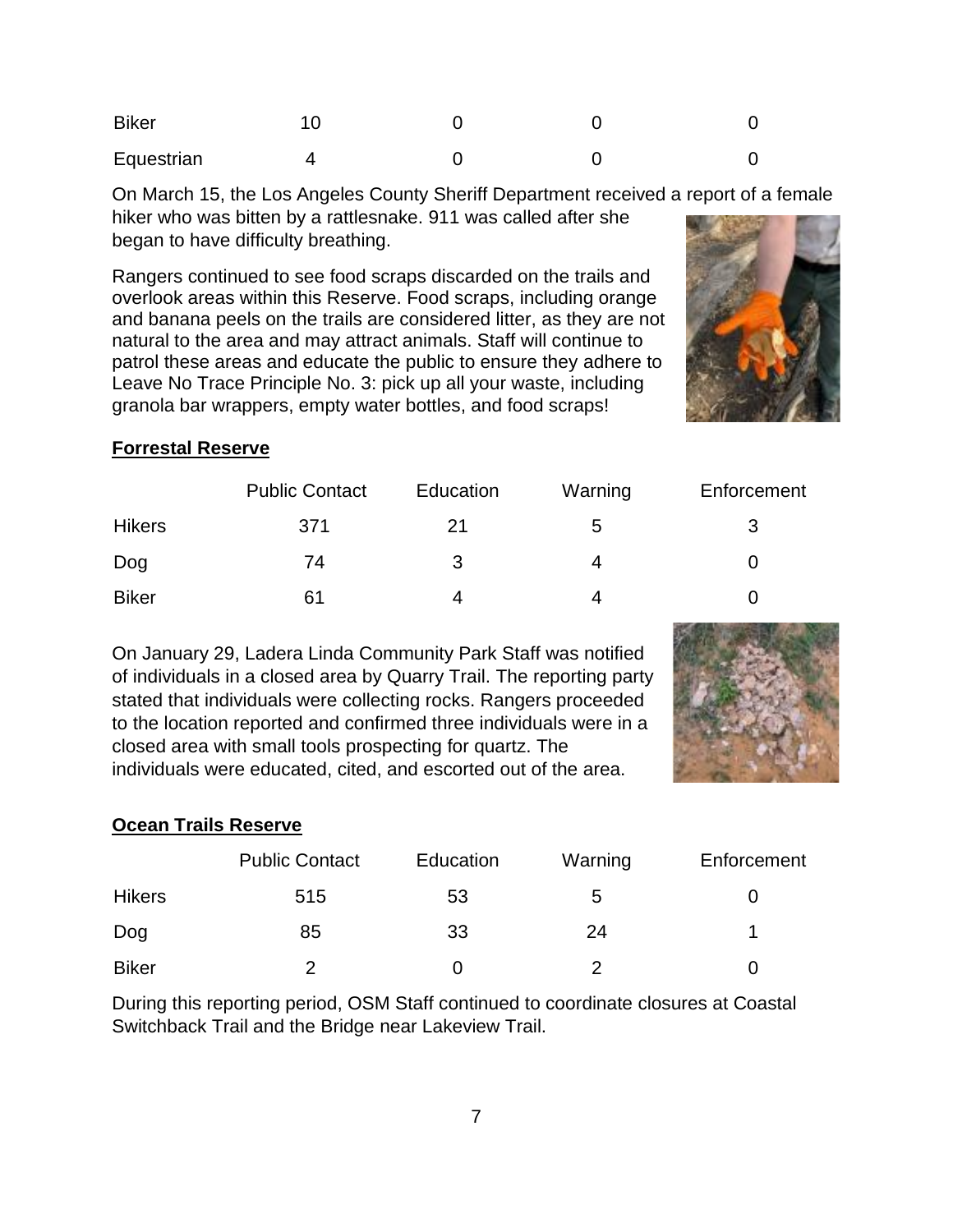On January 9, a sprinkler broke on a residential property adjacent to East Portal Trail. A section of the trail was flooded as a result. Cal Water was able to shut off the water. Rangers inspected the trail for any damage and made minor repairs to repair the tread.





On January 19, Rangers contacted two e-bike riders on Sunrise Trail. They confirmed the bicycles were e-bikes. Bicycles are permitted on Catalina Trail and select trails on the Eastern side of the Reserve. However, e-bikes are not permitted in the Palos Verdes Nature Preserve or City Parks, per RPVMC 12.16.020.

During this reported period, Rangers received reports of nude photography taking place on Rancho Palos Verdes Beach during weekdays near sunset. Nudity is not permitted in any public park, street, right-of-way, playground, beach, or the waters adjacent thereto, or any other public place or accomodation, or in any place open to the public per the RPVMC 12.16.100. Professional photography and filming is also not permitted without a City permit, as mandated by the RPVMC 9.16.020 and the City's Public Use Master Plan (PUMP).

Additionally, Rangers received public reports of an increased dog presence on Rancho Palos Verdes Beach, both leashed and off-leash. Animals are not permitted on the beach, per the RPVMC 12.16.050. Signage vandalism also took place. Rangers have coordinated with Trump National Golf Staff to increase and maintain signage. Rangers have also increased patrols to educate and enforce the above activities. When contacted, many individuals state they accessed



inaccurate information through social media sites, such as All Trails, that suggest dogs are allowed on City beaches. Park Rangers are contacting All Trails to try to correct the misinformation.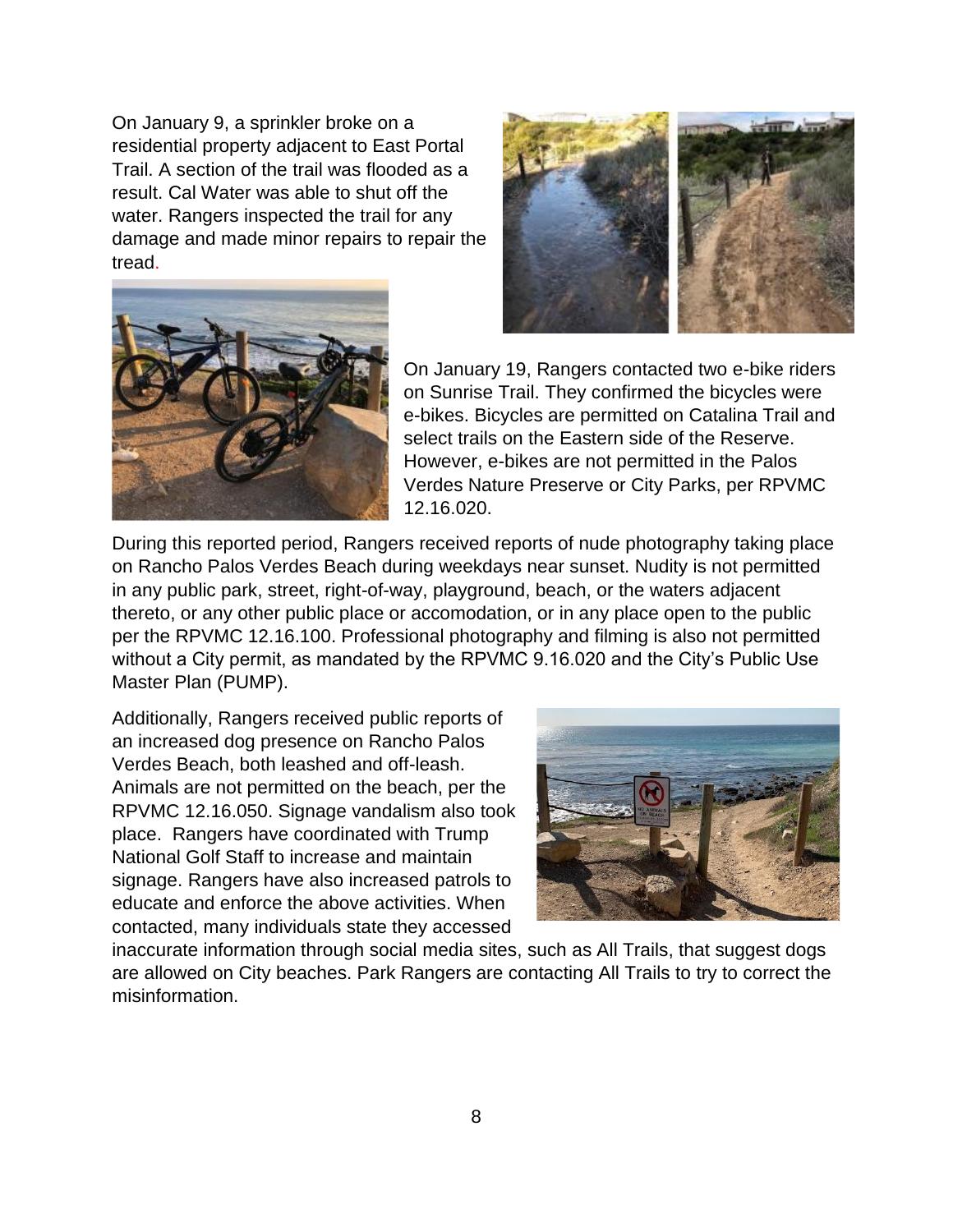

On January 27, Rangers identified and dismantled a fire pit. The firepit had been made of rocks, charcoal, and charcoal lighter fluid.

On February 1, Los Angeles County Fire Department responded to a fire that took place within the California Coastal Trail adjacent to Palos Verdes Drive East and Palos Verdes Drive South. There were six burned bushes along the sidewalk on Palos Verdes Drive South.

On February 22, a dinghy boat was located on Ocean Trails Beach near Southshore Coastal Trail. At the time, the boat could not be removed due to strong winds. The dinghy boat had expired tags, and the previous registered owner

was deceased. The dinghy was transported out of



the beach on February 24 and was discarded.

On March 1, OSM staff installed a "No Rock Throwing"

sign at the bottom of Sunset Trails to remind the public of the beach below. Staff had been informed on several instances where rock throwing took place by members of the public.

On March 11, Rangers were notified of an injured pelican on Rancho Palos Verdes Beach below Sunrise Trail. Los Angeles County Animal Control was called and escorted by OSM Staff. The pelican was rescued and taken to International Bird Rescue in San Pedro.

On March 27, a fire ignited near the public trails adjacent to Ocean Trails Reserve. Los Angeles County Fire Department responded and was able to extinguish the fire. The cause of fire is under investigation.

## **Portuguese Bend Reserve**

|               | <b>Public Contact</b> | Education | Warning | Enforcement |
|---------------|-----------------------|-----------|---------|-------------|
| <b>Hikers</b> | 5,403                 | 616       | 25      |             |
| Dog           | 503                   | 27        | 17      | 0           |
| <b>Biker</b>  | 445                   | 24        | 7       |             |
| Equestrian    | 22                    |           |         | O           |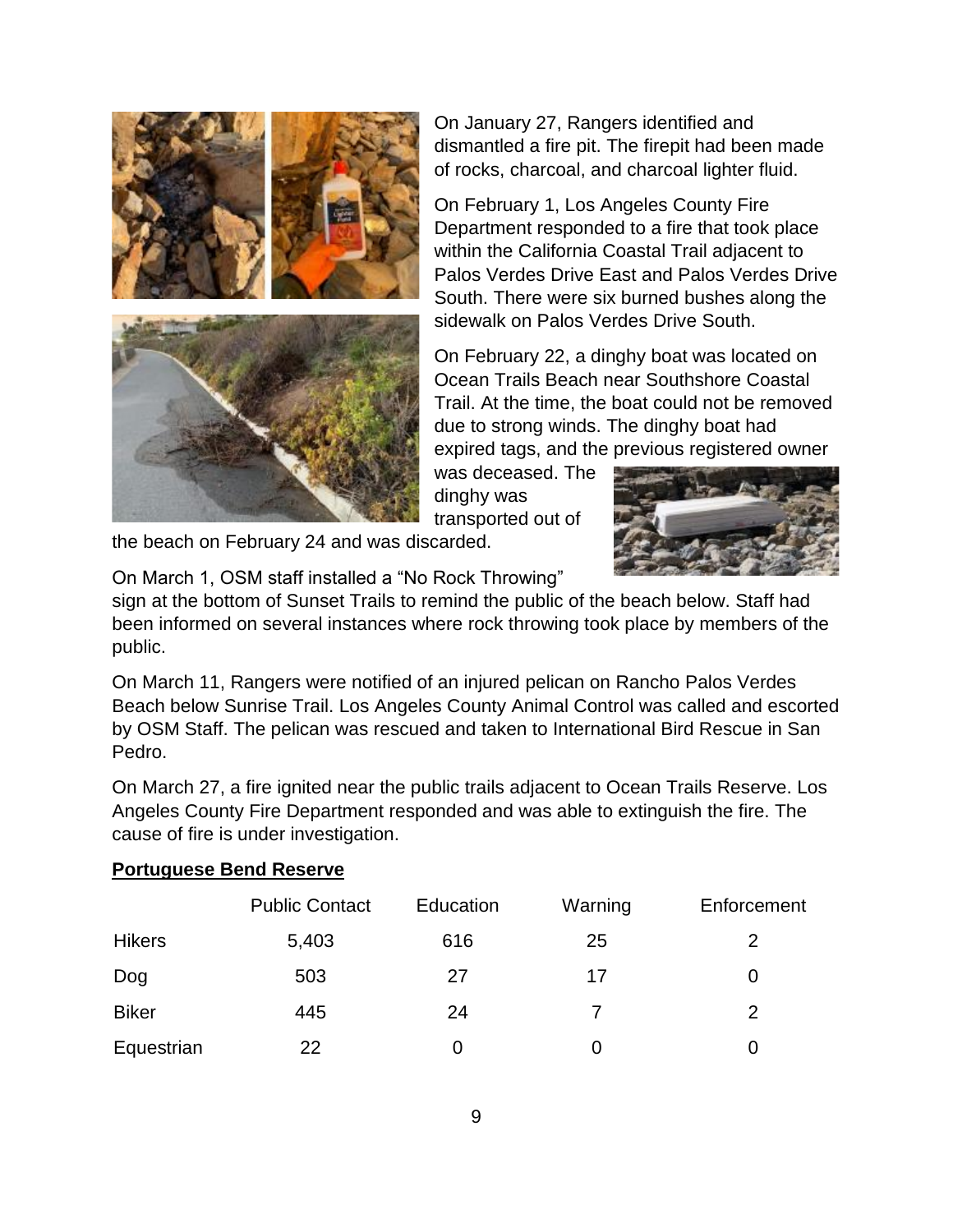On January 2, Staff inspected trails to ensure trails had sufficiently dried, and hazards were identified and removed, to reopen to the public. Among several items, Staff removed several medium boulders that had fallen from the adjacent slope to ensure safe vehicle access for emergency and maintenance vehicles. The grade dips installed last Winter (January 2021) continued to divert most of the water off the trail resulting in minimal damage to trails.



Several trails remained closed due to damage caused by the storm. The City is coordinating with the Geologist, as well as with Palos Verdes Peninsula Land Conservancy for inspections and repairs. The following trails in this Reserve were closed effective January 3: Fire Station Trail, Sandbox Trail, and a section of Burma Road Trail between Landslide Scarp Trail and Rim Trail. Garden Trail remained closed due to an emergence of erosion on the trail bed.

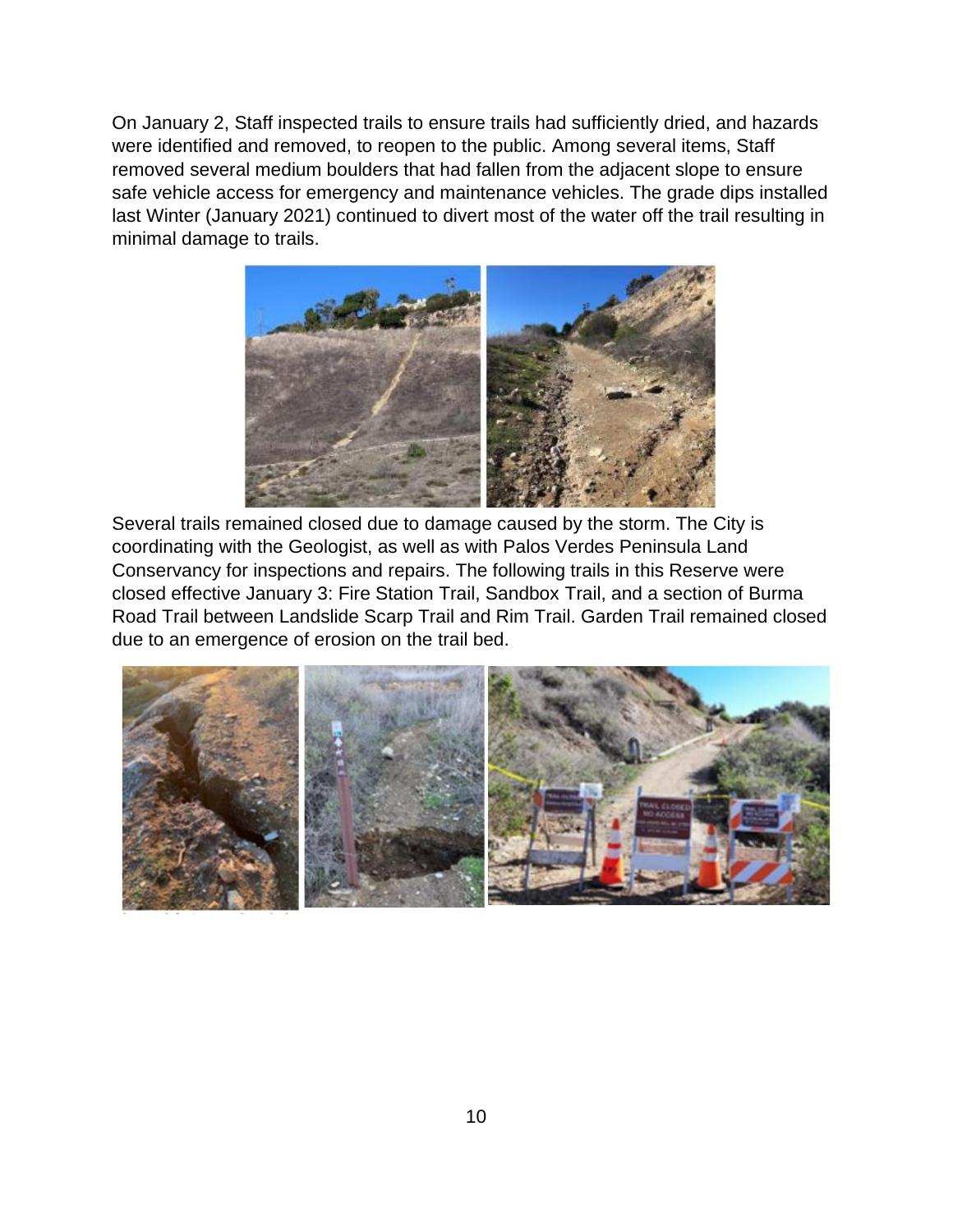On January 6, Sandbox Trail was reopened after repairs were made by OSM staff. Additional maintenance procedures will be needed to inspect and assess water flow during rainstorms and to minimize impacts to the trail.

On January 8, OSM staff conducted minor repairs on trails with minor ruts formed by water from recent rains. These included Ishibashi Trail, Burma Road Trail, and Watertank Trail Junction.

On January 9, several instances of graffiti were identified and removed by OSM staff. Items that could not be removed were reported to the City's Contractor, GPC, for removal.

On January 17, Fire Station Trail was reopened after PVPLC Volunteer Trail Crew conducted several repairs.







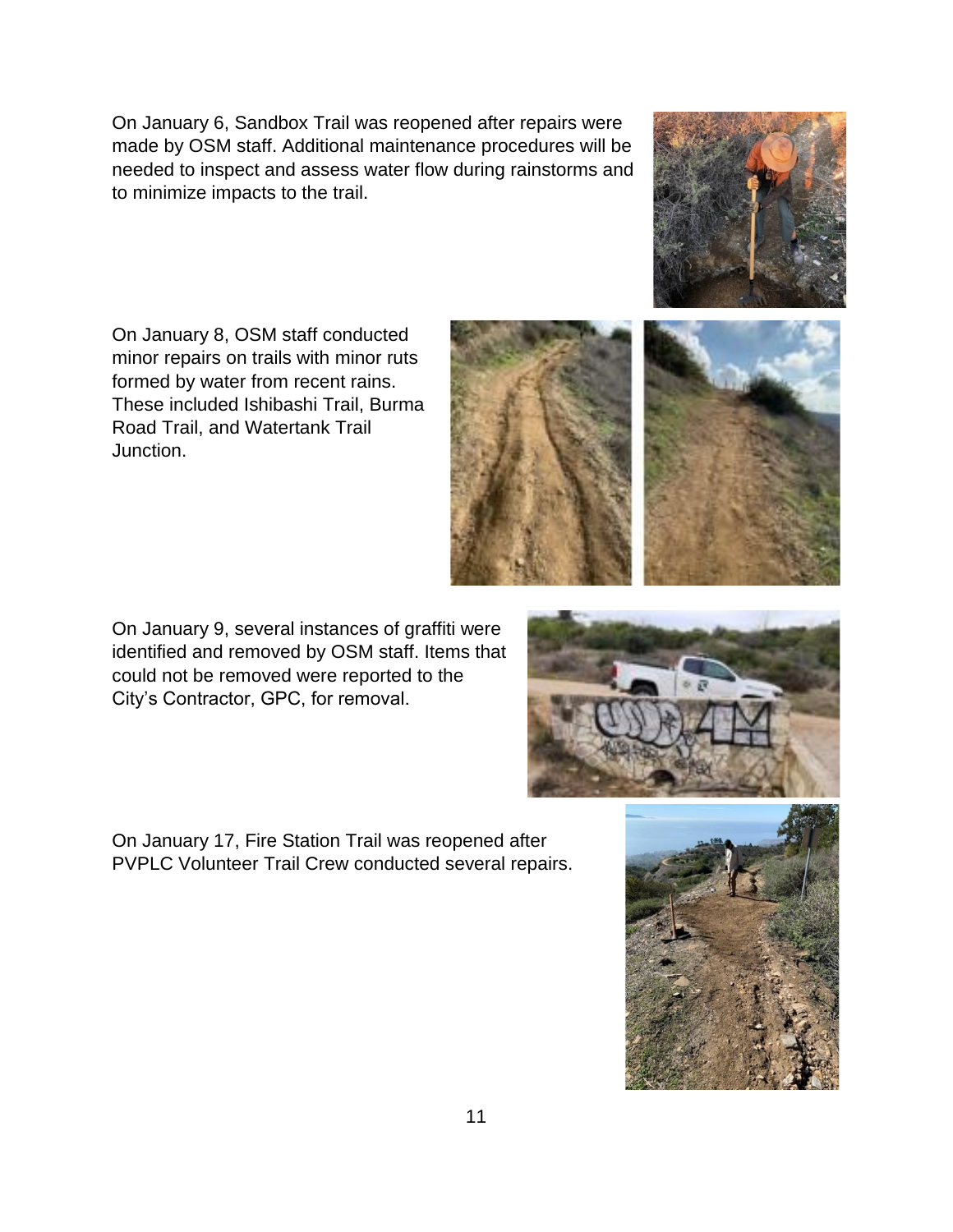On February 6, Rangers received calls requesting medical assistance. Rangers were able to assist with both incidents: one on Burma Road Trail, and the second at Eagle's Nest Trail.

On February 20, a deceased hawk was found near Burma Road Trail. This is the third time that a

predatory bird was found deceased with no head in the Portuguese Bend Reserve within the last several months. The incident was reported to the California West Nile Agency and the California Department of Fish and Wildlife.

On February 20, a group was contacted regarding take of flora and fauna. The group had cut several branches of *Artemesia californica.* The group was educated on Preserve rules and the plant was confiscated.

On March 3, Rangers received a report of a deceased bird of prey on private property within the Portuguese Bend Community Association. Rangers contacted Los Angeles County Animal Control, who removed the bird.

On March 12, Rangers were contacted by a female hiker who was seen carrying her dog. The hiker stated that her dog was bitten by a snake on Peacock Flats Trail around 11 a.m., and another member of her group had taken a picture of the snake. Rangers confirmed it was a rattlesnake. She was advised to contact a local veterinarian immediately.

On March 18, Rangers were approached by a dog owner that had encountered what they believed was a rattlesnake. The dog owner was not certain if their dog had been bit. The dog owner was advised to notify the veterinarian. This incident is the second incident of a potential or confirmed rattlesnake sighting at this location. As a result, additional signage was placed on Peacock Flats Trail to educate hikers to use caution and always stay on trail!

> On March 25, Rangers observed several instances of vandalism on the rock wall at Burma Road Trail and Peacock Flats Trail and adjacent carsonite markers. A GPC report was submitted for graffiti removal.







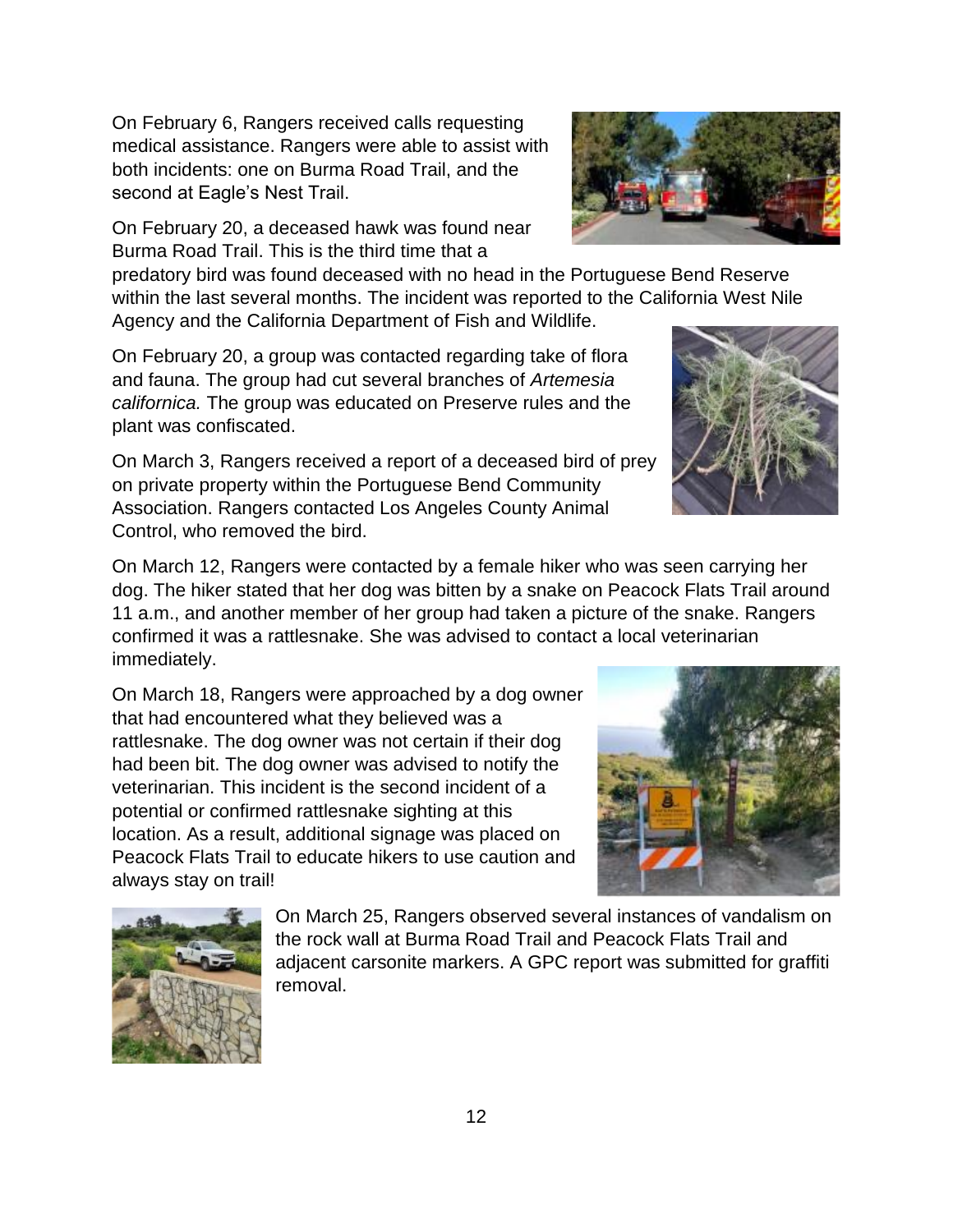# 13

# **San Ramon Reserve**

|               | <b>Public Contacts</b> | Education | Warning | Enforcement |
|---------------|------------------------|-----------|---------|-------------|
| <b>Hikers</b> |                        |           |         |             |
| Dog           |                        |           |         |             |

On February 3, the San Ramon Reserve monument sign located at the top of Marymount Trailhead was recently defaced with graffiti and had etchings carved onto it. It is currently being repaired. The graffiti incident was reported to the Los Angeles County Sheriff Department.

On February 23, OSM staff located a shelter erected from branches and plastic twine. There was no personal property, or evidence of an encampment. Several tools were confiscated, and the shelter was disassembled.

Throughout the reporting period, Staff conducted illegally dumped item and litter abatement along the turnouts and adjacent habitat areas within the Reserve.

Large items removed included wood, vehicle fender panels, a dishwasher, and a tire.

On February 24, Staff observed a dirt bike jump in the habitat within San Ramon Reserve. The bike jump was removed by March 1. Staff continues to coordinate with Palos Verdes Peninsula Land Conservancy on this issue.



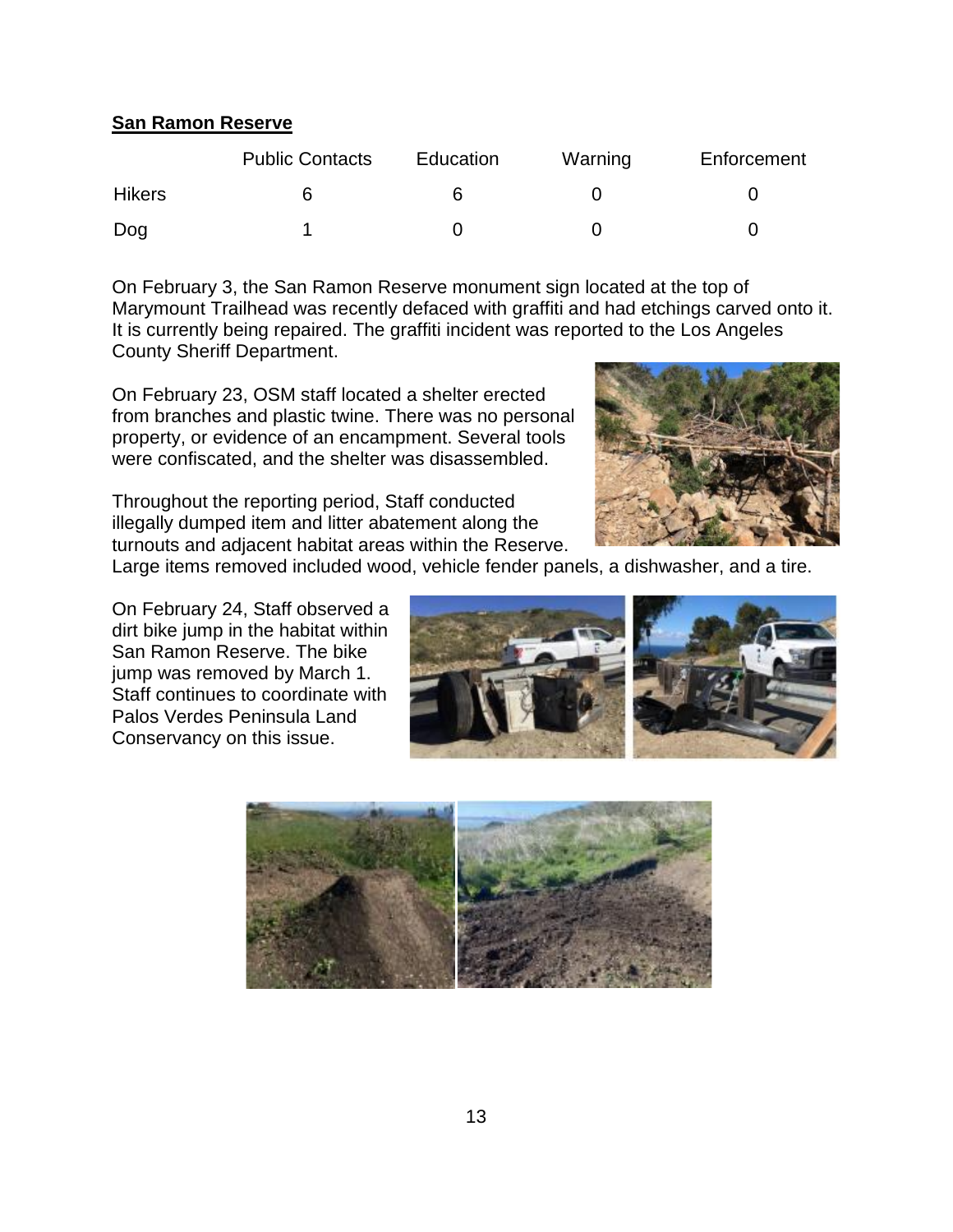# **Three Sisters Reserve**

|               | <b>Public Contacts</b> | Education | Warning | Enforcement |
|---------------|------------------------|-----------|---------|-------------|
| <b>Hikers</b> |                        | 12        |         |             |
| Dog           |                        |           |         |             |
| <b>Biker</b>  |                        |           |         |             |

Park Rangers reported several spur trails within the Three Sisters Reserve. Some spur

trails may be animal trails that become widened and compact by human use. They pose a detrimental impact to the habitat as they may damage the native seed bank or disturb other sensitive species. The City will continue to work with the Palos Verdes Peninsula Land Conservancy to close spur trails and enforce spur trail closures and off-trail use.

Throughout this reporting period, OSM Staff continued to install "Warning" signs in the Preserve including the trailhead at Barkentine.



# **Vicente Bluffs Reserve**

|               | <b>Public Contacts</b> | Education | Warning | Enforcement |
|---------------|------------------------|-----------|---------|-------------|
| <b>Hikers</b> | 169                    |           | 6       |             |
| Dog           | 18                     |           |         |             |
| <b>Biker</b>  |                        |           |         |             |

On February 1, Rangers received a call regarding a homeless individual by Golden Cove Trail who was camping on the trail. Rangers contacted the individual and informed

them of overnight camping rules in the Preserve and Parks.

On February 5, Rangers observed four chairs, one ottoman, and one glass table off-trail and in the habitat adjacent to Calle Entradero parking lot. It is unknown how long the items had been there; all items had graffiti.

On February 28, Staff received a report of an injured red fox on the beach below Point Vicente Interpretive Center. Rangers confirmed the location and escorted Los Angeles County Animal Control to the site to retrieve the fox.